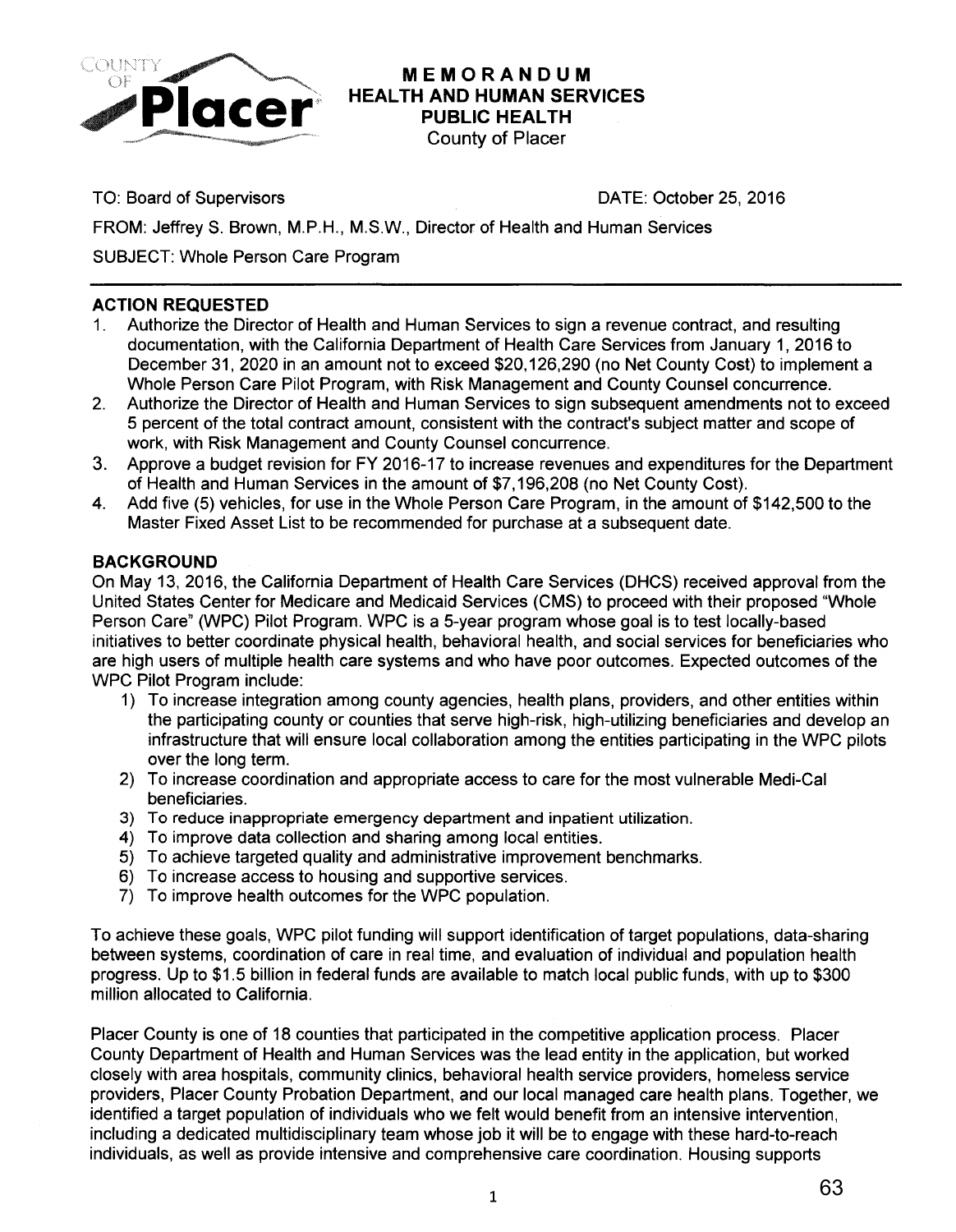(including a flexible housing funding pool) and a 5- bed medical respite unit are also important elements of this project which may be funded through WPC.

It is estimated that approximately 150 individuals will be served per year by the Placer County WPC Pilot Program, with an estimated unduplicated count of 450 individuals served across the five years. Some of the individuals served will have complex health and behavioral health conditions and require multi-year services. Individuals enrolled in the WPC pilot will meet one or more of the following criteria: 1) high-risk, high-utilizing Medi-Cal beneficiaries who have repeated incidents of avoidable Emergency Department or hospital admissions; 2) two or more chronic health conditions; 3) a Serious Mental Illness (SMI) and/or Substance Use Disorder (SUD); 4) homeless or at risk of homelessness; and/or 5) scheduled for release from jail. It is anticipated that many of the enrollees will meet multiple criteria and will represent some of the costliest and highest-risk service recipients who are currently shared between multiple systems. By working strategically across these multiple systems, WPC aims to reduce costs and improve outcomes for these enrollees.

Participation in the WPC Pilot will require HHS and its partners to collect and report on over 50 different performance metrics every month to CMS and DHCS. To this end, HHS, in collaboration with its partners, will develop an enhanced Health Information Technology (HIT) infrastructure to improve communication, and data collection, sharing, analysis, and reporting. The WPC pilot will utilize incentive payments to help support entities in reporting data in a timely manner. Outcomes will be reviewed monthly to systematically monitor service access, implementation, and coordination. Data from the WPC pilot will also be shared at community meetings, including meetings of the Placer Campaign for Community Wellness; the Placer Mental Health, Alcohol, and Drug Advisory Board; Placer Partnership for Public Health; the Hospital Council of Northern California; the Placer Nevada County Medical Society; the Placer Collaborative Network; the Placer Collaborative on Homelessness; and the Homeless Resource Council of the Sierras.

#### **FISCAL IMPACT**

A budget revision for FY 2016-17 in the amount of \$7,196,208 is included as an attachment. This budget revision includes funding for 15 positions in HHS to perform the necessary programmatic and administrative elements of the WPC grant. Funding for WPC is 50% Federal and 50% other revenue, and requires no additional County General Fund match. The remainder of the grant funds will be included in subsequent requested budgets.

#### **ATTACHMENTS**

Budget Revision Additions to the Master Fixed Asset List

The Whole Person Care Pilot Application and Budget are on file with Clerk of the Board for review.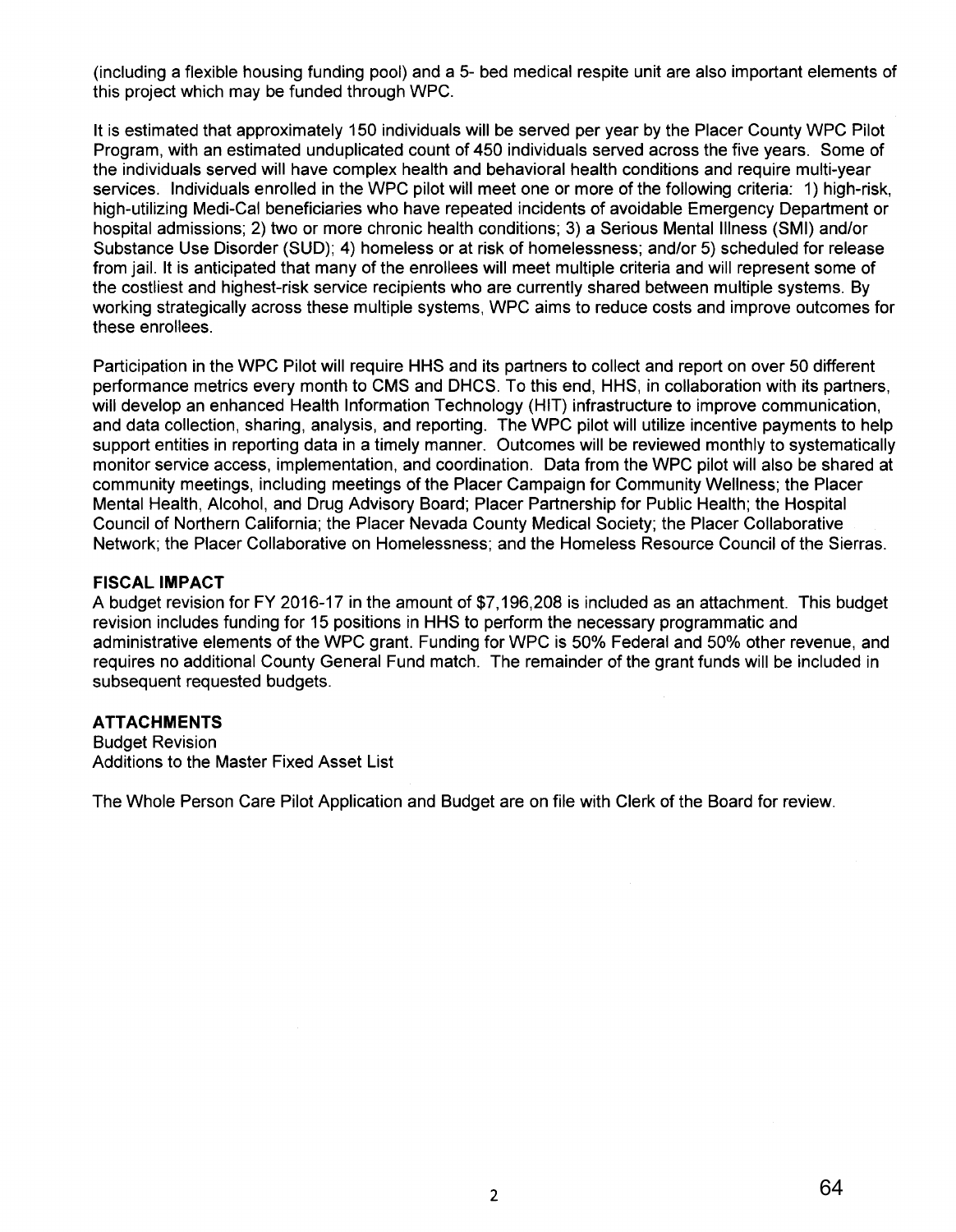| FOR CASH TRANSFERS & RESERVE CANCELLATIONS PLEASE PROVIDE THE FOLLOWING |
|-------------------------------------------------------------------------|
| Fund/subFund - OCA - PCA - G/L - Sub G/L                                |

PLACER COUNTY **IN PAS DOCUMENT NO.** 

|  | <b>BUDGET REVISION</b> |
|--|------------------------|
|--|------------------------|

|                    | ___                       |                       |                              |                               |                                     |                |
|--------------------|---------------------------|-----------------------|------------------------------|-------------------------------|-------------------------------------|----------------|
| <b>DEPT</b><br>NO. | <b>DOC</b><br><b>TYPE</b> | <b>Total S Amount</b> | <b>TOTAL</b><br><b>LINES</b> | <b>Cash Transfer Reaulred</b> | <b>1 Establish Reserve Required</b> | Reserve        |
| 14                 | <b>DD</b><br>DЛ           | 64,848,503.00<br>ሖ    | 15                           | Fund:<br>SUB Fund:            | vu.<br>SUB GL:                      | GL:<br>SUB GL: |

|                    | Fund/subFund - OCA - PCA - G/L - Sub G/L |     |      |             | FOR CASH TRANSFERS & RESERVE CANCELLATIONS PLEASE PROVIDE THE FOLLOWING |            |                              |       |              | PLACER COUNTY                                                                                                                                                                                                                                                                                                                                                                                                                                                                                                                                                                     |                    |                                   |     |      |             |                                 |            |         | <b>PAS DOCUMENT NO.</b> |                                      |                |
|--------------------|------------------------------------------|-----|------|-------------|-------------------------------------------------------------------------|------------|------------------------------|-------|--------------|-----------------------------------------------------------------------------------------------------------------------------------------------------------------------------------------------------------------------------------------------------------------------------------------------------------------------------------------------------------------------------------------------------------------------------------------------------------------------------------------------------------------------------------------------------------------------------------|--------------------|-----------------------------------|-----|------|-------------|---------------------------------|------------|---------|-------------------------|--------------------------------------|----------------|
|                    |                                          |     |      |             | POST DATE:                                                              |            |                              |       |              | <b>BUDGET REVISION</b>                                                                                                                                                                                                                                                                                                                                                                                                                                                                                                                                                            |                    |                                   |     |      |             |                                 |            |         |                         |                                      |                |
| <b>DEPT</b><br>NO. | <b>DOC</b><br><b>TYPE</b>                |     |      |             | <b>Total \$ Amount</b>                                                  |            | <b>TOTAL</b><br><b>LINES</b> |       |              | <b>Cash Transfer Required</b>                                                                                                                                                                                                                                                                                                                                                                                                                                                                                                                                                     |                    | <b>Establish Reserve Required</b> |     |      |             |                                 |            |         |                         | <b>Reserve Cancellation Required</b> |                |
| 14                 | <b>BR</b>                                |     |      |             | \$4,848,503.00                                                          |            | 15                           |       |              | Fund:<br>SUB Fund:                                                                                                                                                                                                                                                                                                                                                                                                                                                                                                                                                                | GL:<br>SUB GL:     |                                   |     |      |             |                                 | GL:        | SUB GL: |                         |                                      |                |
|                    |                                          |     |      |             | ESTIMATED REVENUE ADJUSTMENT                                            |            |                              |       |              |                                                                                                                                                                                                                                                                                                                                                                                                                                                                                                                                                                                   |                    |                                   |     |      |             | <b>APPROPRIATION ADJUSTMENT</b> |            |         |                         |                                      |                |
| DEPT<br>NO.        | T/C                                      | Rev | Fund | Sub<br>Fund | <b>OCA</b>                                                              | <b>PCA</b> | OBJ3                         | PROJ. | PROJ. DTL    | <b>AMOUNT</b>                                                                                                                                                                                                                                                                                                                                                                                                                                                                                                                                                                     | <b>DEPT</b><br>NO. | T/C                               | Rev | Fund | Sub<br>Fund | <b>OCA</b>                      | <b>PCA</b> | OBJ 3   | PROJ.                   | PROJ. DTL                            | <b>AMOUNT</b>  |
| 14                 | 6                                        |     | 100  |             | 994276                                                                  | 90421      | 7232                         |       |              | 2,012,629.00                                                                                                                                                                                                                                                                                                                                                                                                                                                                                                                                                                      | 14                 | 14                                |     | 100  |             | 994276                          | 90421      | 1002    |                         |                                      | 736,567.00     |
| 14                 | 6                                        |     | 100  |             | 994276                                                                  | 90421      | 7264                         |       |              | 368,595.00                                                                                                                                                                                                                                                                                                                                                                                                                                                                                                                                                                        | 14                 | 14                                |     | 100  |             | 994276                          | 90421      | 1005    |                         |                                      | 47,030.00      |
| 14                 | 6                                        |     | 100  |             | 994276                                                                  | 90421      | 8764                         |       |              | 1,127,160.00                                                                                                                                                                                                                                                                                                                                                                                                                                                                                                                                                                      | 14                 | 14                                |     | 100  |             | 994276                          | 90421      | 1010    |                         |                                      | 40,224.00      |
|                    |                                          |     |      |             |                                                                         |            |                              |       |              |                                                                                                                                                                                                                                                                                                                                                                                                                                                                                                                                                                                   | 14                 | 14                                |     | 100  |             | 994276                          | 90421      | 1018    |                         |                                      | 1,481.00       |
|                    |                                          |     |      |             |                                                                         |            |                              |       |              |                                                                                                                                                                                                                                                                                                                                                                                                                                                                                                                                                                                   | 14                 | 14                                |     | 100  |             | 994276                          | 90421      | 1300    |                         |                                      | 193,334.00     |
|                    |                                          |     |      |             |                                                                         |            |                              |       |              |                                                                                                                                                                                                                                                                                                                                                                                                                                                                                                                                                                                   | 14                 | 14                                |     | 100  |             | 994276                          | 90421      | 1301    |                         |                                      | 55,376.00      |
|                    |                                          |     |      |             |                                                                         |            |                              |       |              |                                                                                                                                                                                                                                                                                                                                                                                                                                                                                                                                                                                   | 14                 | 14                                |     | 100  |             | 994276                          | 90421      | 1303    |                         |                                      | 54,812.00      |
|                    |                                          |     |      |             |                                                                         |            |                              |       |              |                                                                                                                                                                                                                                                                                                                                                                                                                                                                                                                                                                                   | 14                 | 14                                |     | 100  |             | 994276                          | 90421      | 1310    |                         |                                      | 151,357.00     |
|                    |                                          |     |      |             |                                                                         |            |                              |       |              |                                                                                                                                                                                                                                                                                                                                                                                                                                                                                                                                                                                   | 14                 | 14                                |     | 100  |             | 994276                          | 90421      | 1315    |                         |                                      | 2,843.00       |
|                    |                                          |     |      |             |                                                                         |            |                              |       |              |                                                                                                                                                                                                                                                                                                                                                                                                                                                                                                                                                                                   | 14                 | 14                                |     | 100  |             | 994276                          | 90421      | 1325    |                         |                                      | 1,409.00       |
|                    |                                          |     |      |             |                                                                         |            |                              |       |              |                                                                                                                                                                                                                                                                                                                                                                                                                                                                                                                                                                                   | 14                 | 14                                |     | 100  |             | 994276                          | 90421      | 2052    |                         |                                      | 17,186.00      |
|                    |                                          |     |      |             |                                                                         |            |                              |       |              |                                                                                                                                                                                                                                                                                                                                                                                                                                                                                                                                                                                   | 14                 | 14                                |     | 100  |             | 994276                          | 90421      | 2422    |                         |                                      | 38,500.00      |
|                    |                                          |     |      |             |                                                                         |            |                              |       | <b>TOTAL</b> | \$3,508,384.00                                                                                                                                                                                                                                                                                                                                                                                                                                                                                                                                                                    |                    |                                   |     |      |             |                                 |            |         |                         | <b>TOTAL</b>                         | \$1,340,119.00 |
|                    |                                          |     |      |             | related expenditures.                                                   |            |                              |       |              | REASON FOR REVISION: Budget revision for Whole Person Care Grant Application (Y2) for Public Health (OCA 994276) and Administration (OCA 994200). Increase expenditures in Public Health to fund 14<br>additional positions and increase expenditures in Administration to fund one additional position with an Intrafund Transfer offset from Public Health. Increase services and supplies<br>and other related expenditures in Public Health, including five vehicles budgeted in OL-3 4451. Budget for various revenues in Public Health totaling \$3,508,384 to offset grant |                    |                                   |     |      |             |                                 |            |         |                         |                                      |                |
|                    |                                          |     |      |             | Department Head: Vicki Grenier                                          |            |                              |       |              |                                                                                                                                                                                                                                                                                                                                                                                                                                                                                                                                                                                   |                    |                                   |     |      |             |                                 |            |         | Board Date: 10/25/16    |                                      |                |
| တ<br>ŌП            |                                          |     |      |             | Auditor: Lynn Yoshida, 10/7/2016                                        |            |                              |       |              |                                                                                                                                                                                                                                                                                                                                                                                                                                                                                                                                                                                   |                    |                                   |     |      |             |                                 |            |         | Page: 1 of 3            |                                      |                |

| Department Head: | Vicki Grenier |
|------------------|---------------|
|                  |               |

County Executive Office: Andy Heath 10-07-16 county Executive Officer or Designee **\C>** 

Rev II /16/2004

Technical Revision:

Approved by Board of Supervisors: The Board of Supervisors Office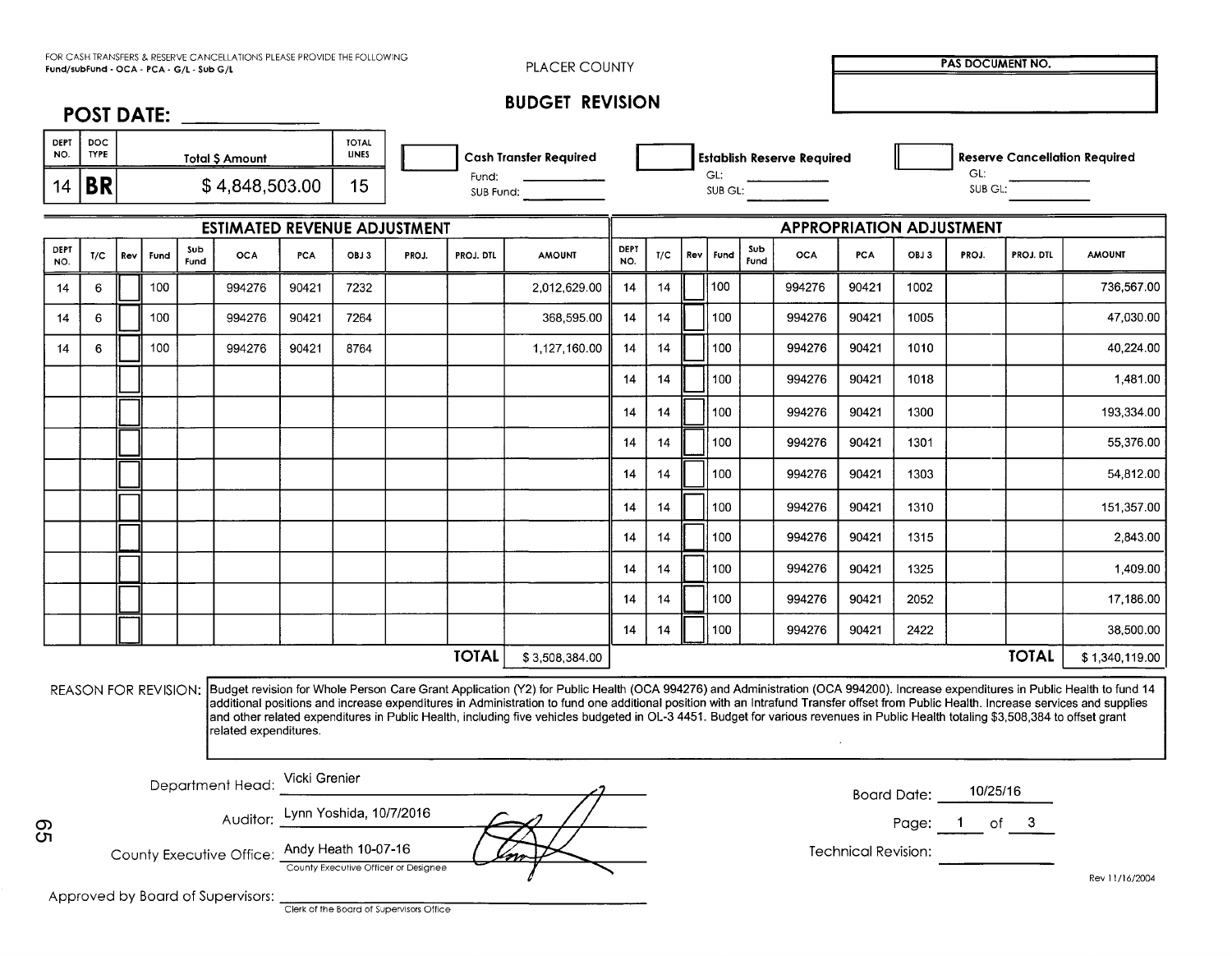|                    |                    |     |      | Fund/subFund - OCA - PCA - G/L - Sub G/L | FOR CASH TRANSFERS & RESERVE CANCELLATIONS PLEASE PROVIDE THE FOLLOWING |            |                       |       |                                   | PLACER COUNTY                                                                                                                                                                                                                                                                                                                                                                                                                                                                                                                                                                     |             |     |     |      |             |                                   |                    |      | <b>PAS DOCUMENT NO.</b> |              |                                      |
|--------------------|--------------------|-----|------|------------------------------------------|-------------------------------------------------------------------------|------------|-----------------------|-------|-----------------------------------|-----------------------------------------------------------------------------------------------------------------------------------------------------------------------------------------------------------------------------------------------------------------------------------------------------------------------------------------------------------------------------------------------------------------------------------------------------------------------------------------------------------------------------------------------------------------------------------|-------------|-----|-----|------|-------------|-----------------------------------|--------------------|------|-------------------------|--------------|--------------------------------------|
|                    |                    |     |      |                                          |                                                                         |            |                       |       |                                   | <b>BUDGET REVISION</b>                                                                                                                                                                                                                                                                                                                                                                                                                                                                                                                                                            |             |     |     |      |             |                                   |                    |      |                         |              |                                      |
|                    |                    |     |      |                                          | POST DATE:                                                              |            |                       |       |                                   |                                                                                                                                                                                                                                                                                                                                                                                                                                                                                                                                                                                   |             |     |     |      |             |                                   |                    |      |                         |              |                                      |
| <b>DEPT</b><br>NO. | DOC<br><b>TYPE</b> |     |      |                                          | <b>Total S Amount</b>                                                   |            | <b>TOTAL</b><br>LINES |       |                                   | <b>Cash Transfer Required</b>                                                                                                                                                                                                                                                                                                                                                                                                                                                                                                                                                     |             |     |     |      |             | <b>Establish Reserve Required</b> |                    |      |                         |              | <b>Reserve Cancellation Required</b> |
| 14                 | <b>BR</b>          |     |      |                                          | \$2,168,265.00                                                          |            | 12 <sup>2</sup>       |       | Fund:<br>SUB Fund: ______________ |                                                                                                                                                                                                                                                                                                                                                                                                                                                                                                                                                                                   |             |     |     | GL:  |             | SUB GL:                           |                    |      | GL:<br>SUB GL:          |              |                                      |
|                    |                    |     |      |                                          | <b>ESTIMATED REVENUE ADJUSTMENT</b>                                     |            |                       |       |                                   |                                                                                                                                                                                                                                                                                                                                                                                                                                                                                                                                                                                   |             |     |     |      |             | <b>APPROPRIATION ADJUSTMENT</b>   |                    |      |                         |              |                                      |
| DEPT<br>NO.        | T/C                | Rev | Fund | Sub<br>Fund                              | <b>OCA</b>                                                              | <b>PCA</b> | OBJ 3                 | PROJ. | PROJ. DTL                         | <b>AMOUNT</b>                                                                                                                                                                                                                                                                                                                                                                                                                                                                                                                                                                     | DEPT<br>NO. | T/C | Rev | Fund | Sub<br>Fund | <b>OCA</b>                        | PCA                | OBJ3 | PROJ.                   | PROJ. DTL    | <b>AMOUNT</b>                        |
|                    |                    |     |      |                                          |                                                                         |            |                       |       |                                   |                                                                                                                                                                                                                                                                                                                                                                                                                                                                                                                                                                                   | 14          | 14  |     | 100  |             | 994276                            | 90421              | 2431 |                         |              | 2,100.00                             |
|                    |                    |     |      |                                          |                                                                         |            |                       |       |                                   |                                                                                                                                                                                                                                                                                                                                                                                                                                                                                                                                                                                   | 14          | 14  |     | 100  |             | 994276                            | 90421              | 2481 |                         |              | 33,600.00                            |
|                    |                    |     |      |                                          |                                                                         |            |                       |       |                                   |                                                                                                                                                                                                                                                                                                                                                                                                                                                                                                                                                                                   | 14          | 14  |     | 100  |             | 994276                            | 90421              | 2522 |                         |              | 23,300.00                            |
|                    |                    |     |      |                                          |                                                                         |            |                       |       |                                   |                                                                                                                                                                                                                                                                                                                                                                                                                                                                                                                                                                                   | 14          | 14  |     | 100  |             | 994276                            | 90421              | 2523 |                         |              | 10,500.00                            |
|                    |                    |     |      |                                          |                                                                         |            |                       |       |                                   |                                                                                                                                                                                                                                                                                                                                                                                                                                                                                                                                                                                   | 14          | 14  |     | 100  |             | 994276                            | 90421              | 2555 |                         |              | 1,794,221.00                         |
|                    |                    |     |      |                                          |                                                                         |            |                       |       |                                   |                                                                                                                                                                                                                                                                                                                                                                                                                                                                                                                                                                                   | 14          | 14  |     | 100  |             | 994276                            | 90421              | 2568 |                         |              | 45,724.00                            |
|                    |                    |     |      |                                          |                                                                         |            |                       |       |                                   |                                                                                                                                                                                                                                                                                                                                                                                                                                                                                                                                                                                   | 14          | 14  |     | 100  |             | 994276                            | 90421              | 2844 |                         |              | 7,000.00                             |
|                    |                    |     |      |                                          |                                                                         |            |                       |       |                                   |                                                                                                                                                                                                                                                                                                                                                                                                                                                                                                                                                                                   | 14          | 14  |     | 100  |             | 994276                            | 90421              | 2931 |                         |              | 3,500.00                             |
|                    |                    |     |      |                                          |                                                                         |            |                       |       |                                   |                                                                                                                                                                                                                                                                                                                                                                                                                                                                                                                                                                                   | 14          | 14  |     | 100  |             | 994276                            | 90421              | 2941 |                         |              | 3,500.00                             |
|                    |                    |     |      |                                          |                                                                         |            |                       |       |                                   |                                                                                                                                                                                                                                                                                                                                                                                                                                                                                                                                                                                   | 14          | 14  |     | 100  |             | 994276                            | 90421              | 4451 |                         |              | 142,500.00                           |
|                    |                    |     |      |                                          |                                                                         |            |                       |       |                                   |                                                                                                                                                                                                                                                                                                                                                                                                                                                                                                                                                                                   | 14          | 18  |     | 100  |             | 994276                            | 90421              | 5556 |                         |              | 12,600.00                            |
|                    |                    |     |      |                                          |                                                                         |            |                       |       |                                   |                                                                                                                                                                                                                                                                                                                                                                                                                                                                                                                                                                                   | 14          | 18  |     | 100  |             | 994276                            | 90421              | 5550 |                         |              | 89,720.00                            |
|                    |                    |     |      |                                          |                                                                         |            |                       |       | <b>TOTAL</b>                      | \$0.00                                                                                                                                                                                                                                                                                                                                                                                                                                                                                                                                                                            |             |     |     |      |             |                                   |                    |      |                         | <b>TOTAL</b> | \$2,168,265.00                       |
|                    |                    |     |      |                                          | related expenditures.                                                   |            |                       |       |                                   | REASON FOR REVISION: Budget revision for Whole Person Care Grant Application (Y2) for Public Health (OCA 994276) and Administration (OCA 994200). Increase expenditures in Public Health to fund 14<br>additional positions and increase expenditures in Administration to fund one additional position with an Intrafund Transfer offset from Public Health. Increase services and supplies<br>and other related expenditures in Public Health, including five vehicles budgeted in OL-3 4451. Budget for various revenues in Public Health totaling \$3,508,384 to offset grant |             |     |     |      |             |                                   |                    |      |                         |              |                                      |
|                    |                    |     |      |                                          | Department Head: Vicki Grenier                                          |            |                       |       |                                   |                                                                                                                                                                                                                                                                                                                                                                                                                                                                                                                                                                                   |             |     |     |      |             |                                   |                    |      |                         |              |                                      |
|                    |                    |     |      |                                          | Auditor: Lynn Yoshida, 10/7/2016                                        |            |                       |       |                                   |                                                                                                                                                                                                                                                                                                                                                                                                                                                                                                                                                                                   |             |     |     |      |             |                                   | <b>Board Date:</b> |      | 10/25/16                |              |                                      |
|                    |                    |     |      |                                          | County Executive Office: Andy Heath 10-07-16                            |            |                       |       |                                   |                                                                                                                                                                                                                                                                                                                                                                                                                                                                                                                                                                                   |             |     |     |      |             |                                   |                    |      | Page: 2 of 3            |              |                                      |

Approved by Board of Supervisors:  $\frac{1}{\sqrt{1-\frac{1}{n}}\log n}$  of the Board of Supervisors Office

Rev 11/16/2004

 $\sim$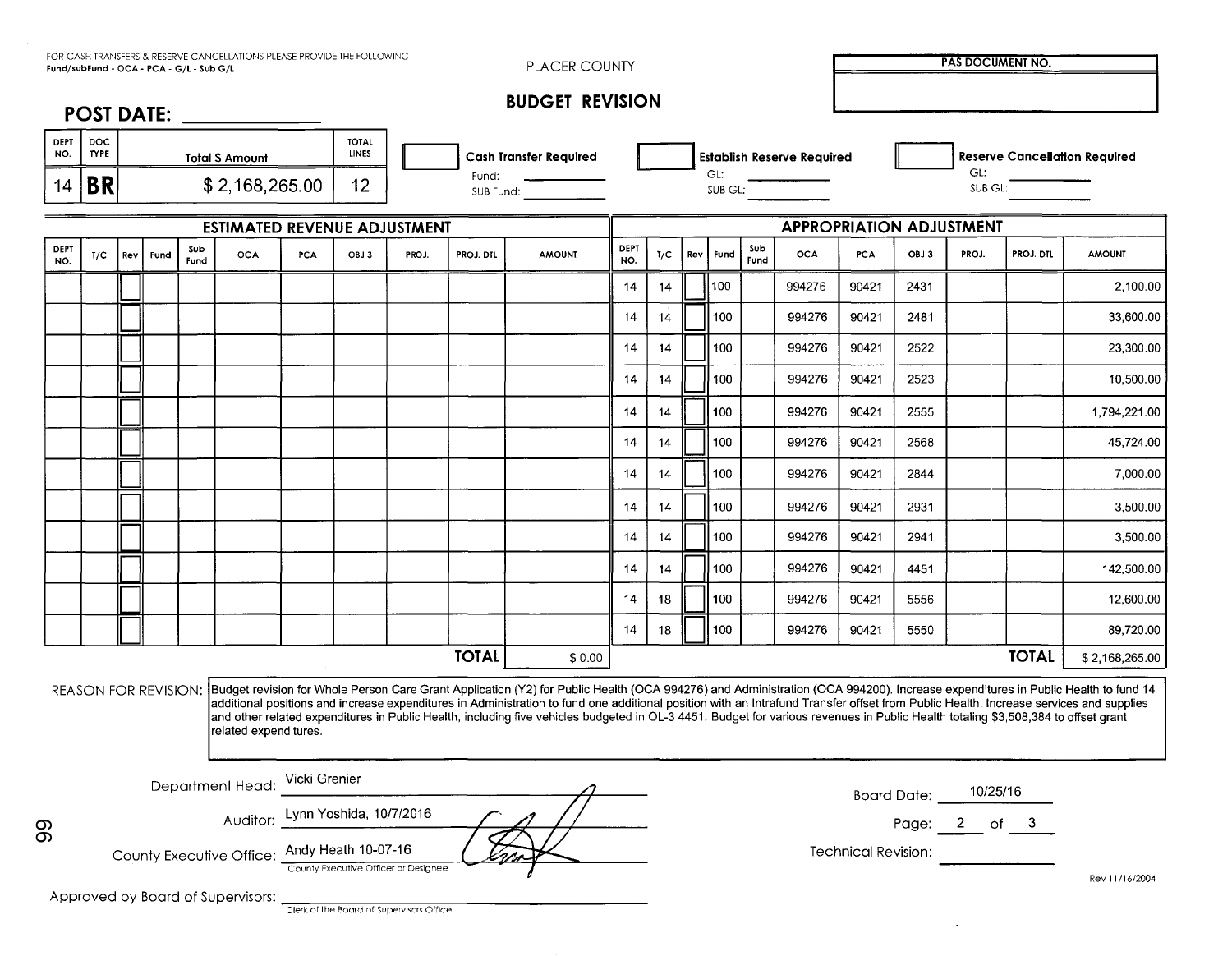|                    |                     |     |      | Fund/subFund - OCA - PCA - G/L - Sub G/L | FOR CASH TRANSFERS & RESERVE CANCELLATIONS PLEASE PROVIDE THE FOLLOWING |            |                              |       |                                    | PLACER COUNTY                                                                                                                                                                                                                                                                                                                                                                                                                                                                                                                                                                     |             |     |     |      |             |                                   |       |             | <b>PAS DOCUMENT NO.</b> |              |                                      |
|--------------------|---------------------|-----|------|------------------------------------------|-------------------------------------------------------------------------|------------|------------------------------|-------|------------------------------------|-----------------------------------------------------------------------------------------------------------------------------------------------------------------------------------------------------------------------------------------------------------------------------------------------------------------------------------------------------------------------------------------------------------------------------------------------------------------------------------------------------------------------------------------------------------------------------------|-------------|-----|-----|------|-------------|-----------------------------------|-------|-------------|-------------------------|--------------|--------------------------------------|
|                    |                     |     |      |                                          | POST DATE: ____________                                                 |            |                              |       |                                    | <b>BUDGET REVISION</b>                                                                                                                                                                                                                                                                                                                                                                                                                                                                                                                                                            |             |     |     |      |             |                                   |       |             |                         |              |                                      |
| <b>DEPT</b><br>NO. | DOC.<br><b>TYPE</b> |     |      |                                          | <b>Total \$ Amount</b>                                                  |            | <b>TOTAL</b><br><b>LINES</b> |       |                                    | <b>Cash Transfer Required</b>                                                                                                                                                                                                                                                                                                                                                                                                                                                                                                                                                     |             |     |     |      |             | <b>Establish Reserve Required</b> |       |             |                         |              | <b>Reserve Cancellation Required</b> |
| 14                 | <b>BR</b>           |     |      |                                          | \$179,440.00                                                            |            | 11                           |       | Fund:<br>SUB Fund: _______________ |                                                                                                                                                                                                                                                                                                                                                                                                                                                                                                                                                                                   |             |     |     | GL:  |             | SUB GL:                           |       |             | GL:<br>SUB GL:          |              |                                      |
|                    |                     |     |      |                                          | <b>ESTIMATED REVENUE ADJUSTMENT</b>                                     |            |                              |       |                                    |                                                                                                                                                                                                                                                                                                                                                                                                                                                                                                                                                                                   |             |     |     |      |             | <b>APPROPRIATION ADJUSTMENT</b>   |       |             |                         |              |                                      |
| <b>DEPT</b><br>NO. | T/C                 | Rev | Fund | Sub<br>Fund                              | <b>OCA</b>                                                              | <b>PCA</b> | OBJ3                         | PROJ. | PROJ. DTL                          | <b>AMOUNT</b>                                                                                                                                                                                                                                                                                                                                                                                                                                                                                                                                                                     | DEPT<br>NO. | T/C | Rev | Fund | Sub<br>Fund | OCA                               | PCA   | OBJ 3       | PROJ.                   | PROJ. DTL    | <b>AMOUNT</b>                        |
|                    |                     |     |      |                                          |                                                                         |            |                              |       |                                    |                                                                                                                                                                                                                                                                                                                                                                                                                                                                                                                                                                                   | 14          | 14  |     | 100  |             | 994200                            | 90102 | 1002        |                         |              | 54,154.00                            |
|                    |                     |     |      |                                          |                                                                         |            |                              |       |                                    |                                                                                                                                                                                                                                                                                                                                                                                                                                                                                                                                                                                   | 14          | 14  |     | 100  |             | 994200                            | 90102 | 1005        |                         |              | 2,103.00                             |
|                    |                     |     |      |                                          |                                                                         |            |                              |       |                                    |                                                                                                                                                                                                                                                                                                                                                                                                                                                                                                                                                                                   | 14          | 14  |     | 100  |             | 994200                            | 90102 | 1010        |                         |              | 93.00                                |
|                    |                     |     |      |                                          |                                                                         |            |                              |       |                                    |                                                                                                                                                                                                                                                                                                                                                                                                                                                                                                                                                                                   | 14          | 14  |     | 100  |             | 994200                            | 90102 | 1018        |                         |              | 15,978.00                            |
|                    |                     |     |      |                                          |                                                                         |            |                              |       |                                    |                                                                                                                                                                                                                                                                                                                                                                                                                                                                                                                                                                                   | 14          | 14  |     | 100  |             | 994200                            | 90102 | 1300        |                         |              | 4,147.00                             |
|                    |                     |     |      |                                          |                                                                         |            |                              |       |                                    |                                                                                                                                                                                                                                                                                                                                                                                                                                                                                                                                                                                   | 14          | 14  |     | 100  |             | 994200                            | 90102 | 1301        |                         |              | 3,480.00                             |
|                    |                     |     |      |                                          |                                                                         |            |                              |       |                                    |                                                                                                                                                                                                                                                                                                                                                                                                                                                                                                                                                                                   | 14          | 14  |     | 100  |             | 994200                            | 90102 | 1303        |                         |              | 9,651.00                             |
|                    |                     |     |      |                                          |                                                                         |            |                              |       |                                    |                                                                                                                                                                                                                                                                                                                                                                                                                                                                                                                                                                                   | 14          | 14  |     | 100  |             | 994200                            | 90102 | 1310        |                         |              | 114.00                               |
|                    |                     |     |      |                                          |                                                                         |            |                              |       |                                    |                                                                                                                                                                                                                                                                                                                                                                                                                                                                                                                                                                                   | 14          | 21  |     | 100  |             | 994200                            | 90102 | 5001        |                         |              | 89,720.00                            |
|                    |                     |     |      |                                          |                                                                         |            |                              |       |                                    |                                                                                                                                                                                                                                                                                                                                                                                                                                                                                                                                                                                   |             |     |     |      |             |                                   |       |             |                         |              |                                      |
|                    |                     |     |      |                                          |                                                                         |            |                              |       |                                    |                                                                                                                                                                                                                                                                                                                                                                                                                                                                                                                                                                                   |             |     |     |      |             |                                   |       |             |                         |              |                                      |
|                    |                     |     |      |                                          |                                                                         |            |                              |       |                                    |                                                                                                                                                                                                                                                                                                                                                                                                                                                                                                                                                                                   |             |     |     |      |             |                                   |       |             |                         |              |                                      |
|                    |                     |     |      |                                          |                                                                         |            |                              |       | <b>TOTAL</b>                       | \$0.00                                                                                                                                                                                                                                                                                                                                                                                                                                                                                                                                                                            |             |     |     |      |             |                                   |       |             |                         | <b>TOTAL</b> | \$179,440.00                         |
|                    |                     |     |      |                                          | related expenditures.                                                   |            |                              |       |                                    | REASON FOR REVISION: Budget revision for Whole Person Care Grant Application (Y2) for Public Health (OCA 994276) and Administration (OCA 994200). Increase expenditures in Public Health to fund 14<br>additional positions and increase expenditures in Administration to fund one additional position with an Intrafund Transfer offset from Public Health. Increase services and supplies<br>and other related expenditures in Public Health, including five vehicles budgeted in OL-3 4451. Budget for various revenues in Public Health totaling \$3,508,384 to offset grant |             |     |     |      |             |                                   |       |             |                         |              |                                      |
|                    |                     |     |      |                                          | Department Head: Vicki Grenier                                          |            |                              |       |                                    |                                                                                                                                                                                                                                                                                                                                                                                                                                                                                                                                                                                   |             |     |     |      |             |                                   |       | Board Date: | 10/25/16                |              |                                      |
|                    |                     |     |      |                                          | Auditor: Lynn Yoshida, 10/7/2016                                        |            |                              |       |                                    |                                                                                                                                                                                                                                                                                                                                                                                                                                                                                                                                                                                   |             |     |     |      |             |                                   |       |             | Page: 3 of 3            |              |                                      |

| Department Head: <sup>Vicki Grenier</sup> |                                      |  |
|-------------------------------------------|--------------------------------------|--|
|                                           | Auditor: Lynn Yoshida, 10/7/2016     |  |
| County Executive Office: 4                | Andy Heath 10-07-16                  |  |
|                                           | County Executive Officer or Designee |  |

| <b>Board Date:</b> | 10/25/16 |    |   |  |  |  |  |
|--------------------|----------|----|---|--|--|--|--|
| Page:              | 3        | Ωf | З |  |  |  |  |

Technical Revision:

Approved by Board of Supervisors: The Board of Supervisors Office

Rev 11/16/2004